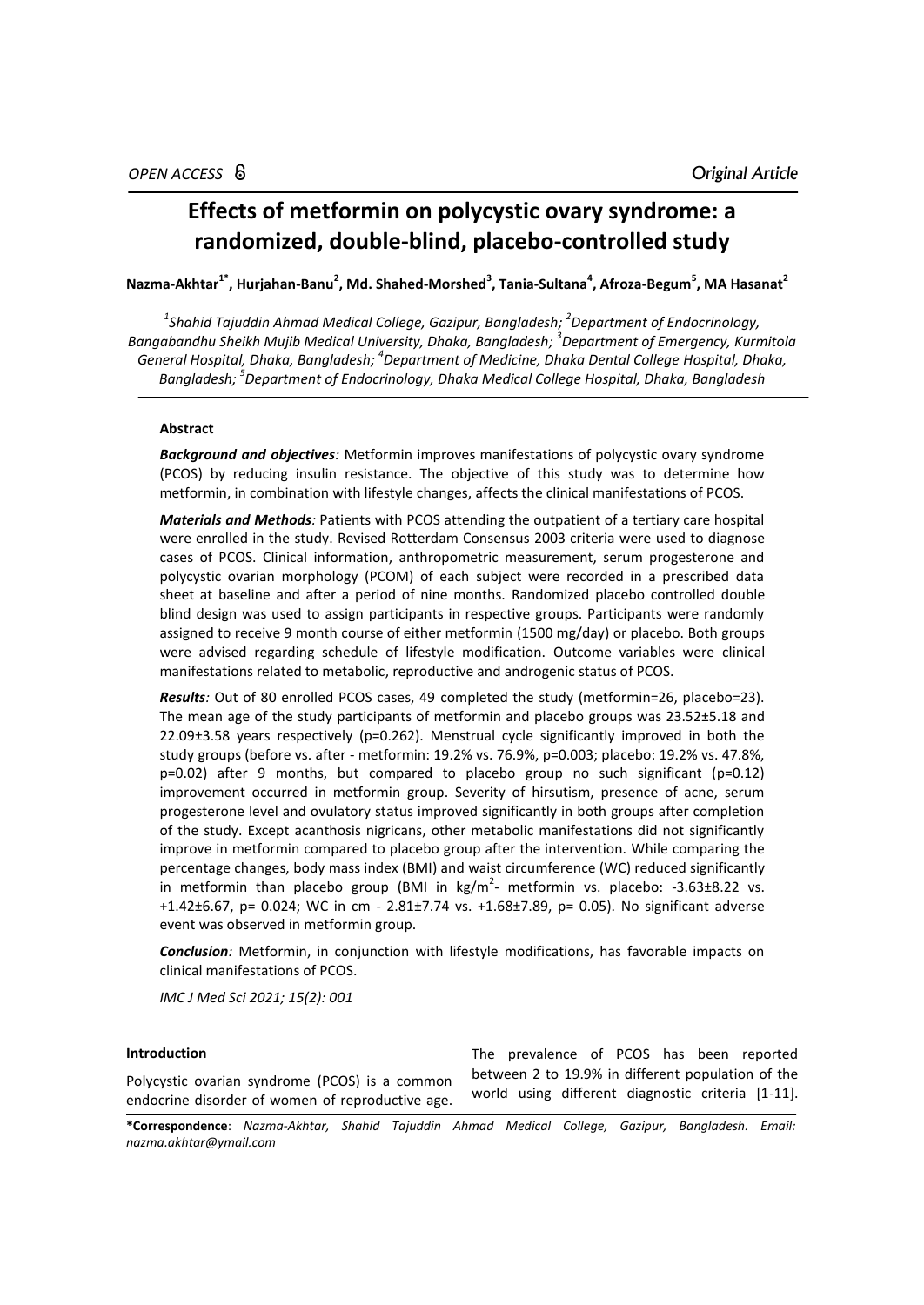PCOS has been associated with the risk of type 2 diabetes mellitus (T2DM) and metabolic syndrome [12]. Insulin resistance and obesity are the common features seen in PCOS women. About 60-70% and up to 88% women with PCOS are reported to have insulin resistance and obesity respectively [13]. Recent evidences have shown an important implication of insulin resistance in the pathogenesis of PCOS irrespective of obesity or over weight [14,15]. So, the presence of insulin resistance has prompted widespread use of insulin sensitizing agents in the treatment of PCOS [16]. Among the insulin sensitizers, metformin is the most commonly used agent for the treatment of PCOS [17]. In PCOS patients, metformin has been reported to act by restoring ovulation, and by reducing the weight, circulating androgen levels, risk of miscarriage and gestational diabetes mellitus [13]. Metformin is more effective in reducing hirsutism also [18]. Pioglitazone, another widely used insulin sensitizer, is more effective in reducing menstrual irregularity and ovulation (odds ratio= 2.31) than metformin, but associated with weight gain. Apart from the use of insulin sensitizing agents, lifestyle modifications also have therapeutic value in the management of clinical manifestations of PCOS. It helps especially in reduction of weight, waist circumference and hirsutism [19]. Combination effects of lifestyle modification and insulin sensitizer have been reported to be better than each modality of treatment alone especially in reducing body mass index (BMI) and improving menstrual irregularity [20]. In view of the above, the present study was undertaken to determine whether metformin or placebo, in conjunction with lifestyle changes, could affect the clinical manifestations of patients with PCOS.

#### **Materials and methods**

The research protocol was approved by the Institutional Review Board (IRB) of BSMMU (No.BSMMU/2014/05). Informed written consent was obtained from all participants. At the end of the study period, PCOS patients in placebo group were offered treatment with metformin based on the study findings.

*Study type and population*: This randomized double blind placebo-controlled study was conducted at the Department of Endocrinology of Bangabandhu Sheikh Mujib Medical University, Dhaka, Bangladesh. Patients with PCOS attending the outpatient clinic of Endocrinology department were enrolled. Diagnosis of PCOS was based on Revised Rotterdam Consensus 2003 criteria [21]. Patients with significant hyperprolactinemia (prolactin >25 ng/ml), abnormal thyroid function tests (thyroid stimulating hormone level - outside the normal reference), congenital adrenal hyperplasia and patients under medications that likely to influence hormonal profiles were excluded. Anyone wishing to have pregnancy was also excluded. Sample size was calculated by  $[n=2\sigma^2]$  $(Z_{\alpha}+Z_{\beta})^2/(\mu_1-\mu_2)^2$ ] formula based on the mean±SD changes of BMI from a similarly designed study [22].

*Intervention*: After confirmation of diagnosis, patients were randomly allocated to either metformin or placebo group by lottery method in a double blind process. Both groups were provided advice regarding schedule of lifestyle modification. Each patient was advised regarding lifestyle modifications that included a weight-based diet [calorie calculated (weight maintenance Kcal ± 500 Kcal) and diet chart provided], brisk walking for at least 30 minutes at least five days a week and behavioral modification as appropriate [23]. Metformin was prescribed as 1500 mg/day in three divided doses for 9 months. Each tablet of metformin contained metformin HCl BP 500 mg, along with inactive ingredients of povidone, microcrystalline cellulose, croscarmellose sodium and magnesium stearate as excipient. Placebo tablet contained all the ingredients of excipient except metformin. Both metformin and placebo tablets were coded and dispensed in identical blister package.

*Follow-up schedule*: Each patient was scheduled for five visits within a period of nine months whereupon a window period of 14 days was permitted for the  $2^{nd}$  to  $5^{th}$  visits. In each follow up visit, patients were asked about the practice of lifestyle modification schedules and intake of investigational product (IP). Patients who did not follow all the schedules of lifestyle modifications at least five days a week were considered as noncompliant. Similarly, they were also asked to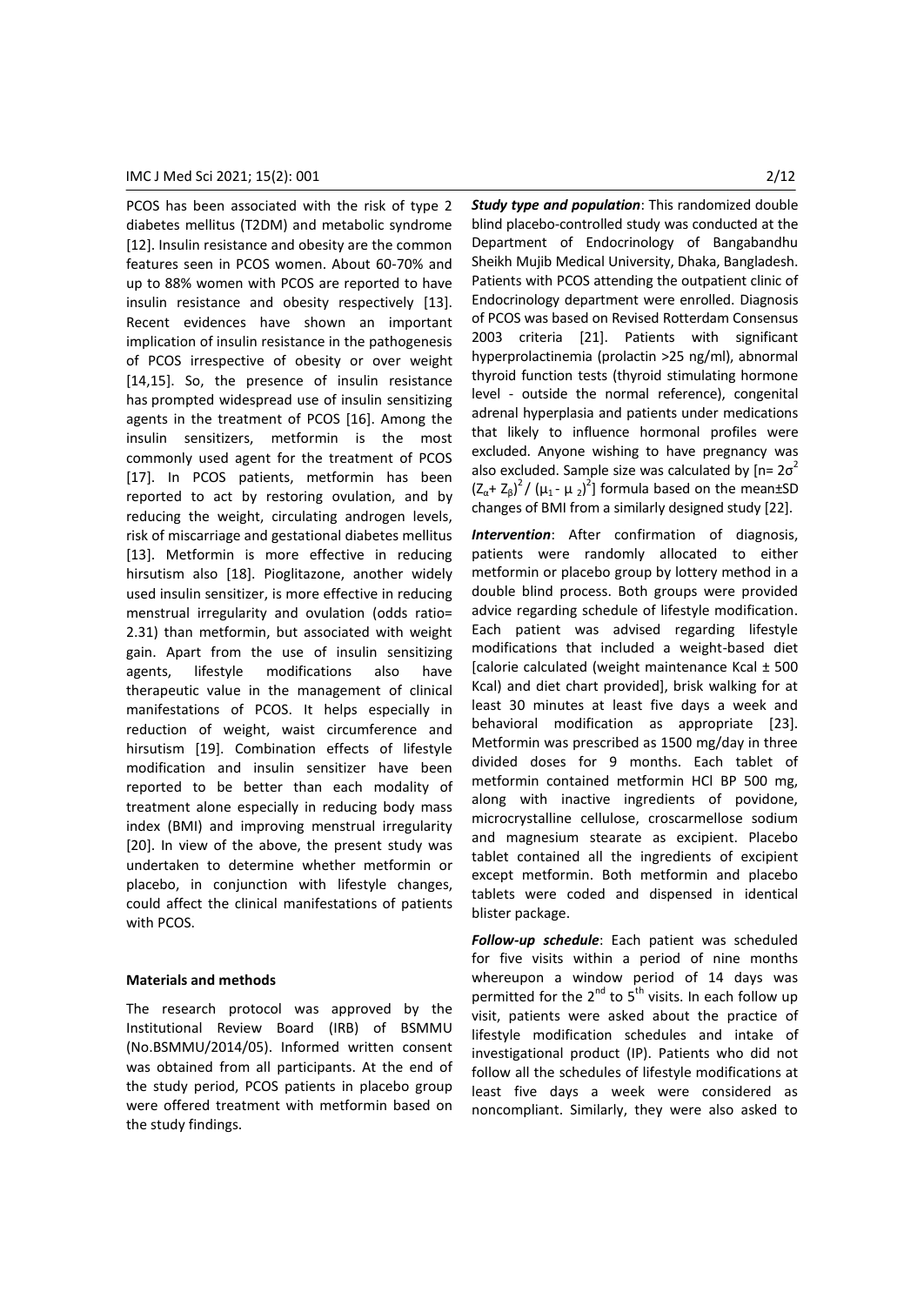bring the empty blisters of the IP. The blisters were counted and the participants who missed to take ≥5% of the IP were also labeled as noncompliant. Noncompliant participants were excluded from final analysis.

*Outcome variables*: The main outcome variables were metabolic (BMI, WC, blood pressure), reproductive (menstrual cycle, ovulation by progesterone level and polycystic ovarian morphology) and androgenic (modified Ferriman-Gallwey score and acne and acanthosis nigricans) manifestations of PCOS. Weight (kilogram) and height (meter) were measured by calibrated bathroom scale and mounted measuring tape respectively to calculate BMI ( $\text{kg/m}^2$ ). Waist circumference (in centimeter) was measured by measuring tape at the level of umbilicus. Asian criteria was used to categorize BMI as under nutrition, optimal, overweight and obese by the cut-offs values of 18.5, 23 and 25  $\text{kg/m}^2$ respectively, and WC by the cut-off value of 80 cm [24]. Blood pressure was measured by calibrated sphygmomanometer (mm-Hg) and was categorized by metabolic syndrome criteria (cut-off of 130/85 mm-Hg) [25]. Hirsutism was measured by using modified Ferriman-Gallway (mFG) score and classified into mild, moderate and severe with the total score of  $8 − 15$ ,  $16 − 25$  and  $≥26$  respectively [26]. Acne was observed over face. Acanthosis nigricans was checked on neck, axilla and groin. Missing of at least three menstrual periods in a row was labeled as amenorrhea and without menstruation regularly for more than 35 days termed as oligomenorrhea. Menstruation occurring for consecutive two months was considered as regular menstruation.

*Investigations*: Blood samples from each participant were collected aseptically for biochemical investigations at the time of enrollment and after nine months. Fasting blood glucose (FBG) was measured by glucose oxidase method and serum luteinizing hormone (LH), follicle stimulating hormone (FSH), total testosterone (TT), and progesterone were measured by chemiluminescent microparticle immunoassay at diagnosis during follicular phase of menstrual cycle. Serum progesterone ≥5 ng/ml was considered as indication of ovulation [27]. Ultrasonogram

(TOSHIBA Aplio 500 imaging machine) was done by trans-abdominal or trans-vaginal route depending on the marital status of the patient during follicular phase of menstrual cycle by skilled sonologists.

*Data recording*: A standardized questionnaire was used to obtain information regarding the age, personal and family history, obstetric, menstrual and gynecological history, medical diseases, and medications. Clinical information, anthropometric measurement, results of biochemical tests and polycystic ovarian morphology (PCOM) of each subject were recorded in a prescribed data sheet at baseline and after nine months during the last follow up visit  $(4<sup>th</sup>)$ . Compliance and side-effects were recorded in all the follow up visits.

*Data analysis*: All data were processed by the SPSS program (version: 22.0). Values were expressed as frequencies (%) or mean $\pm$ SD or median (interquartile range, IQR). Nominal variables namely occupation, personal and family history, acne, acanthosis nigricans, WC, BP and ovulation categories, inference of ultrasonography findings and side-effects at each visit were analyzed by using Pearson's Chi square/ Fisher's exact test between groups and McNemer test (two related samples) within each group (intervention: before vs. after). Ordinal variables (menstrual cycle, BMI category and severity of hirsutism) were tested by Chi-square test/Fisher's exact test between groups and Wilcoxon signed ranks test within group. Normally distributed quantitative variables (age, BMI, WC, BP, FBG, biochemical results) were analyzed by independent student's t test between groups and paired-t test within group. Skewed variables (mFG score, progesterone, TSH, prolactin, LH/FSH) were analyzed by Mann-Whitney-U test between groups and Wilcoxon rank sum test within each group. A two-tailed p<0.05 was taken as statistically significant.

#### **Results**

Initially, a total 80 women with PCOS were enrolled in the study. Out of 80, 49 PCOS patients completed the study. After unblinding, it was observed that 26 cases were in metformin group and 23 were in placebo group. Out of the rest 31 cases, 4 participants became pregnant before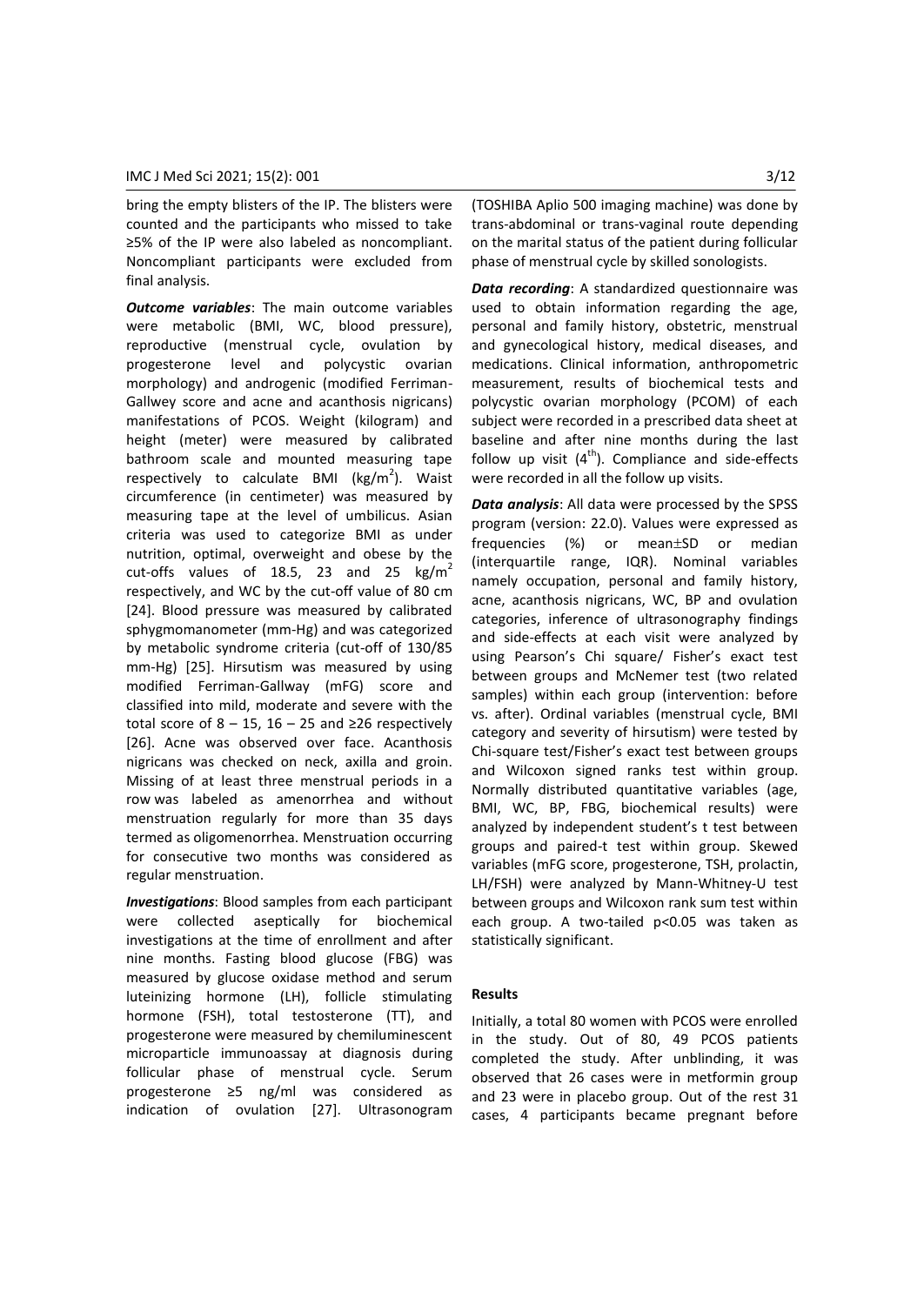reaching the end point (Metformin =  $1$ , placebo = 3), and 27 were dropped out due to incomplete visit (metformin= 9, placebo= 9) or noncompliant to lifestyle modification or intake of IP (metformin = 4, placebo = 5) (Figure-1).

The mean age of the total study participants of metformin and placebo groups was 23.52±5.18 and 22.09±3.58 years respectively (p=0.262). Other baseline characteristics of the two groups were similar with respect to occupation, personal and family history and biochemical parameters (Table 1).

Table-2 shows the status of metabolic manifestations in PCOS patients before and 9 months after intervention. Compared to placebo group, the metabolic manifestations, except acanthosis nigricans, did not significantly improve in metformin group 9 months after the intervention. Compared to metformin group, the rate of acanthosis nigricans was significantly higher in placebo group at baseline (metformin vs. placebo: 19.2% vs. 52.2%, p=0.02) and remained significantly higher after the end of intervention also (7.7% vs. 39.1%, p=0.015). BMI (25.17±5.62 vs.



**Figure-1**: *Chart showing the enrollment, intervention and follow up scheme of the study participants.*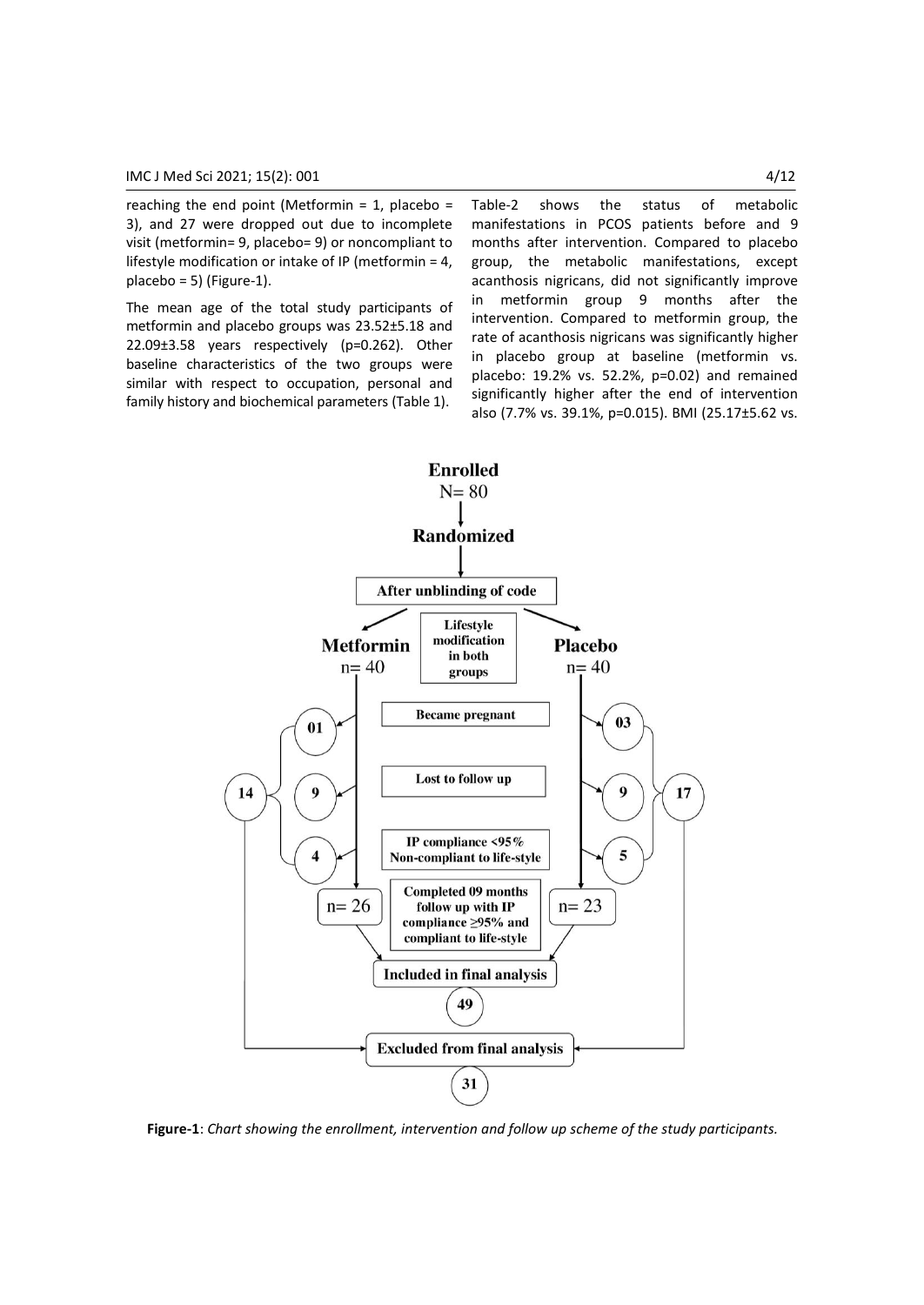| <b>Variables</b>              | <b>Metformin group</b> | Placebo group   | p                    |
|-------------------------------|------------------------|-----------------|----------------------|
| Number of participants        | 26                     | 23              |                      |
| Age (years), mean ± SD        | 23.52±5.18             | 22.09±3.58      | $0.262^+$            |
| Occupation, no. (%)           |                        |                 |                      |
| Housewife                     | 9(34.6)                | 8(34.8)         |                      |
| Service holder                | 2(7.7)                 | 1(4.3)          | $1.00^{1}$           |
| Student                       | 15(57.7)               | 14 (60.9)       |                      |
| Personal history, no. (%)     |                        |                 |                      |
| Menstrual regulation/abortion | 3(11.5)                | 2(8.7)          | $1.00^{1}$           |
| Subfertility                  | 4(15.4)                | 6(26.1)         | $0.483$ <sup>1</sup> |
| Family history, no. (%)       |                        |                 |                      |
| Polycystic ovary syndrome     | 4(15.4)                | 1(4.3)          | $0.353$ <sup>1</sup> |
| Hirsutism                     | 6(23.1)                | 11(47.8)        | $0.082$ <sup>1</sup> |
| Subfertility                  | 3(11.5)                | 6(26.1)         | $0.273$ <sup>1</sup> |
| Obesity                       | 16(61.5)               | 17 (73.9)       | $0.382^{11}$         |
| Diabetes mellitus             | 19 (73.1)              | 19 (82.6)       | $0.506$ <sup>1</sup> |
| Hypertension                  | 19(73.1)               | 20 (87.0)       | $0.299$ <sup>1</sup> |
| Investigations, mean±SD       |                        |                 |                      |
| Fasting blood glucose, mmol/L | $4.66 \pm 0.43$        | $4.74 \pm 0.44$ | $0.527$ <sup>+</sup> |
| S. ALT, U/L                   | 49.58±16.13            | 47.87±21.80     | $0.755^+$            |
| S. creatinine, mg/dl          | $0.81 \pm 0.13$        | $0.78 + 0.16$   | $0.487$ <sup>+</sup> |
| S. TSH, mIU/ml                | $2.22 \pm 1.10$        | $2.49 \pm 1.36$ | $0.447$ <sup>+</sup> |
| S. prolactin, ng/ml           | 16.14±21.12            | 11.12±5.66      | $0.275$ <sup>+</sup> |
| S. LH/FSH ratio               | $1.60 \pm 1.25$        | $1.46 \pm 1.12$ | $0.671$ <sup>+</sup> |
| S. Total testosterone, ng/ml  | $8.11 \pm 3.98$        | $8.88 \pm 3.10$ | $0.461$ <sup>+</sup> |

**Table-1**: *Baseline characteristics of the study population (N= 49)*

Note: *¶ Pearson's Chi-square/ Fisher's Exact test was done as appropriate; † Independent-samples t test or \*Mann-Whitney U test was done as appropriate*

24.10±5.17, p=0.021), WC (85.23±13.38 vs. 82.54±12.90, p=0.046), systolic (110.96±12.65 vs. 106.54±11.98, p=0.003) and diastolic BP (75.0±9.06 vs. 70.38±8.59, p=0.002) significantly improved in metformin group after intervention while no such changes occurred in placebo group. BMI, WC and BP categories did not improve in either group after 9 months of intervention.

The status of reproductive and androgenic manifestations of the study groups before and after the intervention is shown in Table-3. Before intervention, all the characteristics of both the groups were similar. Menstrual cycle significantly improved in both the study groups (before vs. aftermetformin: 19.2% vs. 76.9%, p=0.003; placebo: 19.2% vs. 47.8%, p=0.02) after 9 months, but no such significant (p=0.12) improvement occurred in metformin group compared to placebo group. Severity of hirsutism, presence of acne, serum progesterone level and ovulatory status improved significantly in both metformin and placebo groups after 9 months of study period. Only, mFG score, hirsutism, serum progesterone level and ovulatory status (decrease of anovulation rate by -53.8% vs. 95.7%, p=0.001) improved significantly (p=0.05,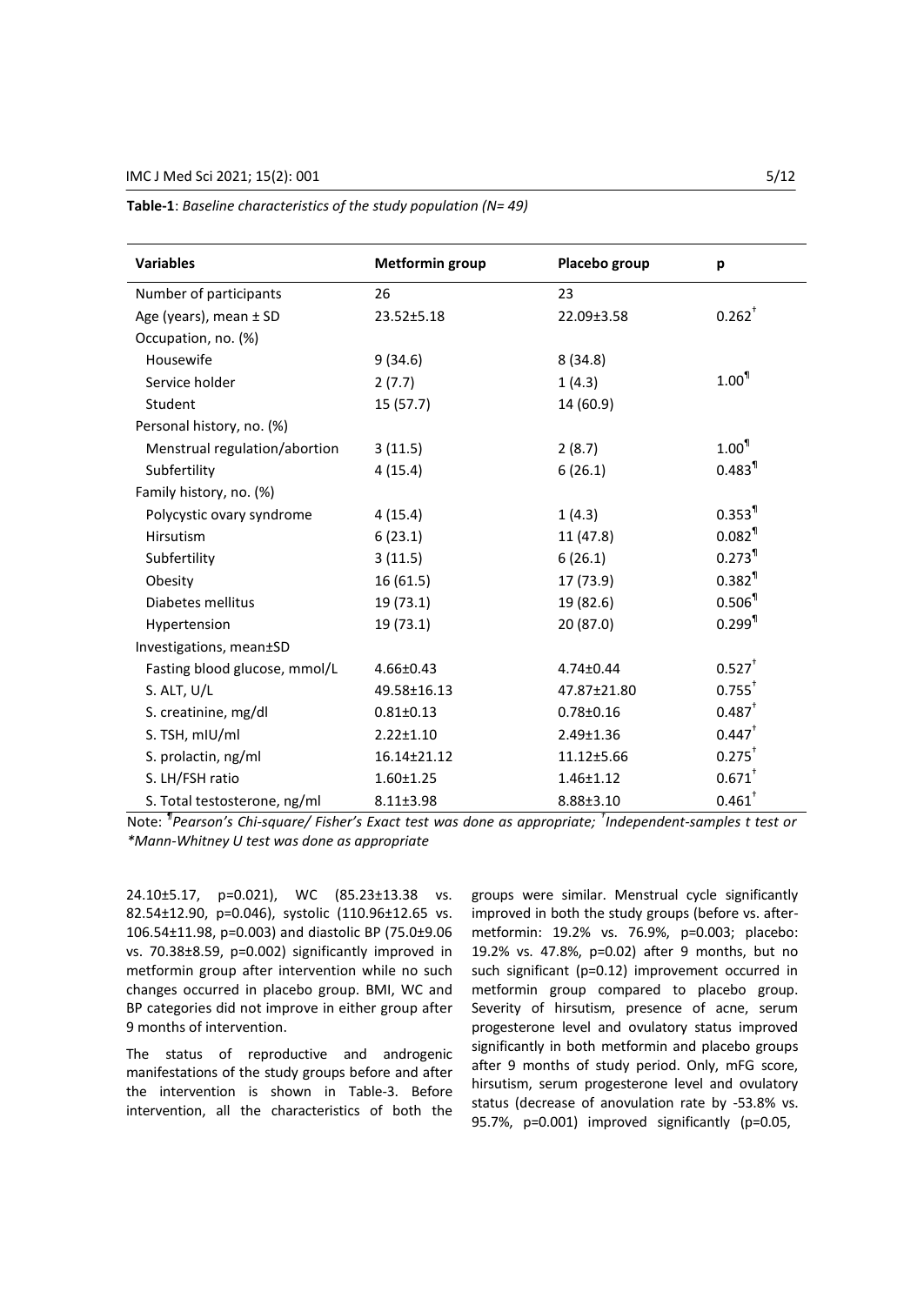|                                  | Metformin (n= 26) |           | Placebo (n=23)     |               |           | P values for<br>Metformin vs. |                                                              |                      |
|----------------------------------|-------------------|-----------|--------------------|---------------|-----------|-------------------------------|--------------------------------------------------------------|----------------------|
| <b>Parameters</b>                |                   |           |                    |               |           |                               |                                                              |                      |
|                                  |                   |           |                    |               |           |                               |                                                              | Placebo              |
|                                  | <b>Before</b>     | After     | p                  | <b>Before</b> | After     | p                             | <b>Before</b>                                                | After                |
| BMI, kg/m <sup>2</sup> (mean±SD) | 25.17             | 24.10     | $0.021*$           | 25.77         | 25.96     | $0.545*$                      | $0.715$ <sup>1</sup>                                         | $0.226$ <sup>1</sup> |
|                                  | ±5.62             | ±5.17     |                    | ±5.89         | ±5.43     |                               |                                                              |                      |
| BMI category, no. (%)            |                   |           |                    |               |           |                               |                                                              |                      |
| Underweight                      | 2(7.7)            | 2(7.7)    |                    | 3(13.0)       | 2(8.7)    |                               |                                                              |                      |
| Optimal                          | 9(34.6)           | 8(30.8)   | $0.206^*$          | 4(17.4)       | 4(17.4)   | $0.739^{*}$                   | $0.321^{4}$ $0.591^{4}$                                      |                      |
| Overweight                       | 3(11.5)           | 9(34.6)   |                    | 3(13.0)       | 5(21.7)   |                               |                                                              |                      |
| Obese                            | 12 (46.2)         | 7(26.9)   |                    | 13 (56.5)     | 12 (52.2) |                               |                                                              |                      |
| WC (cm, mean±SD)                 | 85.23             | 82.54     | $0.046*$           | 84.74         | 85.80     |                               | $0.428*0.8931$                                               | $0.352$ <sup>1</sup> |
|                                  | ±13.38            | ±12.9     |                    | ±11.88        | ±11.24    |                               |                                                              |                      |
| WC category, no. (%)             |                   |           |                    |               |           |                               |                                                              |                      |
| Non-obese                        | 7(26.9)           | 11(42.3)  | $0.219^{t}$        | 9(39.1)       | 7(30.4)   |                               | $0.625^{\ddagger}$ 0.542 <sup><math>\textdegree</math></sup> | $0.554^{*}$          |
| Centrally obese                  | 19(73.1)          | 15(57.7)  |                    | 14 (60.9)     | 16(69.6)  |                               |                                                              |                      |
| Systolic BP,                     | 110.96            | 106.54    | $0.003*$           | 111.96        | 110.87    | $0.487*$                      | $0.760$ <sup>1</sup>                                         | $0.179$ <sup>1</sup> |
| mm Hg, mean±SD                   | ±12.65            | ±11.98    |                    | ±9.62         | ±9.96     |                               |                                                              |                      |
| Diastolic BP,                    | 75.0              | 70.38     | $0.002*$           | 73.91         | 72.17     |                               | $0.247*0.6459$                                               | $0.455$ <sup>1</sup> |
| mm-Hg, mean±SD                   | ±9.06             | ±8.59     |                    | ±7.06         | ±7.95     |                               |                                                              |                      |
| BP category, no. (%)             |                   |           |                    |               |           |                               |                                                              |                      |
| Normal                           | 23 (88.5)         | 24 (92.3) | $1.000^*$          | 20 (87.0)     | 22(95.7)  | $0.500^{\ddagger}$            | $1.00*$                                                      | $1.000^*$            |
| Elevated                         | 3(11.5)           | 2(7.7)    |                    | 3(13.0)       | 1(4.3)    |                               |                                                              |                      |
| Acanthosis, no, (%)              |                   |           |                    |               |           |                               |                                                              |                      |
| <b>No</b>                        | 21 (80.8)         | 24 (92.3) | $0.250^{\ddagger}$ | 11(47.8)      | 14(60.9)  | $0.375^*$                     | $0.020^*$                                                    | $0.015^*$            |
| Yes                              | 5(19.2)           | 2(7.7)    |                    | 12 (52.2)     | 9(39.1)   |                               |                                                              |                      |

**Table-2**: *Metabolic manifestations of the study groups before and after intervention (N= 49)*

*\*Paired-T test or †Wilcoxon signed ranks test or ‡McNemer test was done to compare within each intervention group. Comparisons between study groups were done by ¶ independent-samples T test or ¥ Pearson's Chi-square/Fisher's exact test*



**Figure-2**: *Comparison of percentage changes of clinical manifestations of the study population after the completion of the study from baseline*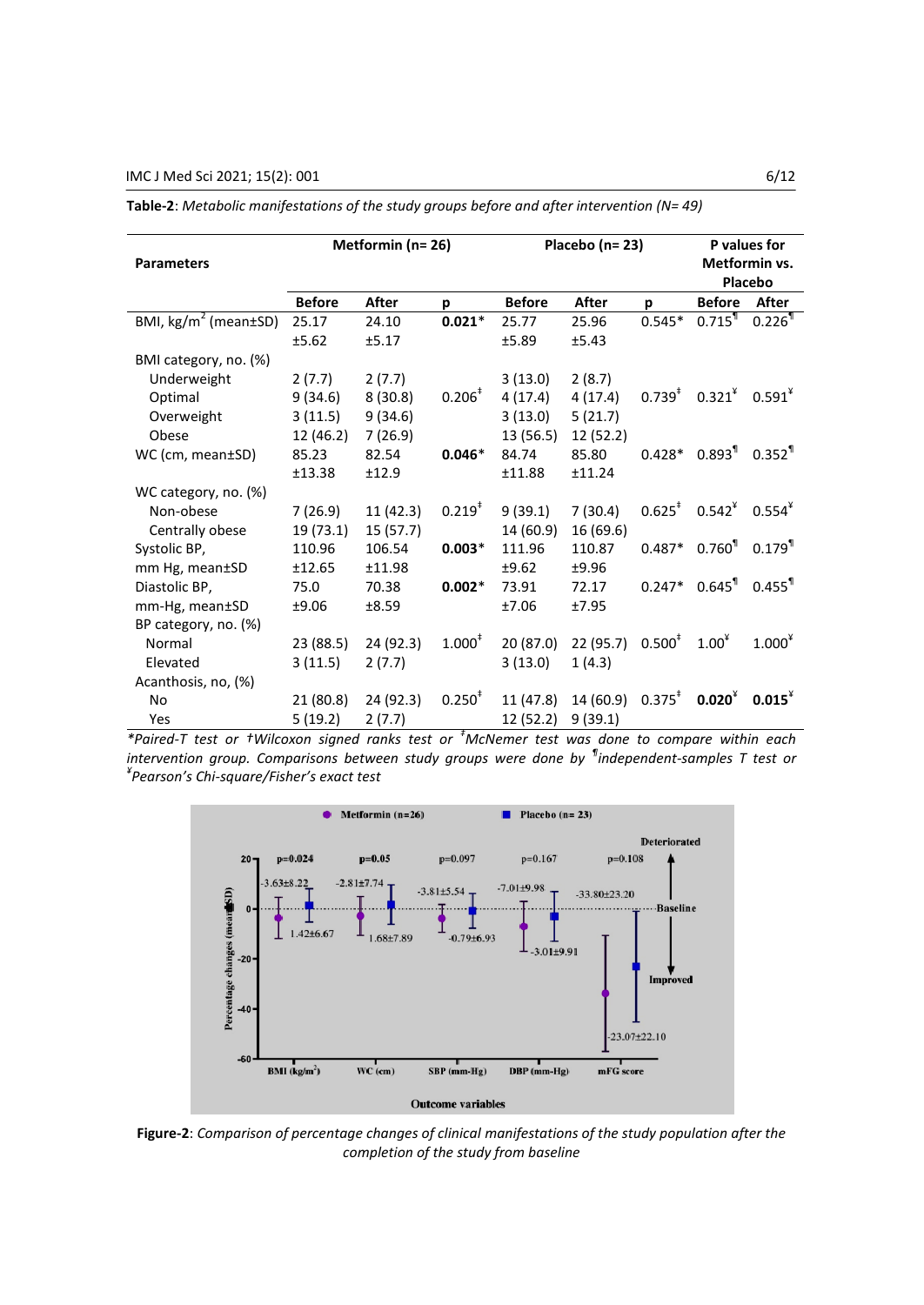| <b>Parameters</b> | Metformin group (n= 26) |              | Placebo group (n= 23)  |               |              | Metformin vs.          |               |                   |
|-------------------|-------------------------|--------------|------------------------|---------------|--------------|------------------------|---------------|-------------------|
|                   |                         |              |                        |               |              |                        |               | Placebo (p value) |
|                   | <b>Before</b>           | <b>After</b> | p                      | <b>Before</b> | <b>After</b> | p                      | <b>Before</b> | After             |
| Menstrual cycle   |                         |              |                        |               |              |                        |               |                   |
| Eumenorrhea       | 5(19.2)                 | 20 (76.9)    |                        | 1(19.2)       | 11 (47.8)    |                        |               |                   |
| Oligomenorrhea    | 18 (69.2)               | 3(11.5)      | 0.003 <sup>‡</sup>     | 18 (78.3)     | 7(30.4)      | $0.020^{t}$            | $0.297^{*}$   | $0.12^{4}$        |
| Amenorrhea        | 3(11.5)                 | 3(11.5)      |                        | 4(17.4)       | 5(21.7)      |                        |               |                   |
| Modified FG score | 8.15                    | 5.15         | $< 0.001$ <sup>†</sup> | 9.39          | 7.35         | $<$ 0.001 $^{\dagger}$ | $0.354^{*}$   | 0.05 <sup>4</sup> |
|                   | ±5.20                   | ±3.99        |                        | ±3.85         | ±4.14        |                        |               |                   |
| Severity of       |                         |              |                        |               |              |                        |               |                   |
| hirsutism         |                         |              |                        |               |              |                        |               |                   |
| Insignificant     | 12 (46.2)               | 22 (84.6)    |                        | 6(4.3)        | 12 (52.2)    |                        |               |                   |
| Mild              | 11(42.3)                | 3(11.5)      | $0.001$ <sup>#</sup>   | 16 (69.6)     | 10(43.5)     | $0.014$ <sup>†</sup>   | $0.185^{4}$   | $0.021^*$         |
| Moderate          | 3(11.5)                 | 1(3.8)       |                        | 1(4.3)        | 1(4.3)       |                        |               |                   |
| Acne              |                         |              |                        |               |              |                        |               |                   |
| Absent            | 17(65.4)                | 23 (88.5)    | $0.031^{\ddagger}$     | 12 (52.2)     | 18 (78.3)    | $0.031$ <sup>‡</sup>   | $0.394*$      | $0.448*$          |
| Present           | 9(34.6)                 | 3(11.5)      |                        | 11 (47.8)     | 5(21.7)      |                        |               |                   |
| S. progesterone,  | 1.55                    | 5.16         | $0.006^{\dagger}$      | 0.94          | 0.82         | $0.670^{*}$            | $0.263^{*}$   | $< 0.001^*$       |
| ng/ml             | ±2.58                   | ±5.20        |                        | ±0.85         | ±1.34        |                        |               |                   |
| Ovulatory status  |                         |              |                        |               |              |                        |               |                   |
| Ovulation         | 3(11.5)                 | 12(46.2)     | $0.022$ <sup>‡</sup>   | 0(0.0)        | 1(4.3)       | $-^{\ddagger}$         | $0.237^{4}$   | $0.001^*$         |
| Anovulation       | 23 (88.5)               | 14 (53.8)    |                        | 23 (100.0)    | 22(95.7)     |                        |               |                   |
|                   |                         |              |                        |               |              |                        |               |                   |
| <b>PCOM</b>       |                         |              |                        |               |              |                        |               |                   |
| Absent            | 4 (15.4)                | 5(19.2)      | $1.00^{\ddagger}$      | 2(8.7)        | 3(13.0)      | $1.00^{\ddagger}$      | $0.671^*$     | $0.706^{*}$       |
| Present           | 22 (84.6)               | 21(80.8)     |                        | 21(8.7)       | 20 (87.0)    |                        |               |                   |

**Table-3**: *Reproductive and androgenic manifestations of the study groups before and after intervention (N= 49)*

*Data are expressed as frequency (%) as appropriate; within parentheses are percentages over column total of respective qualitative variable; FG (Ferriman-Gallwey), PCOM (polycystic ovarian morphology); <sup>ǂ</sup>Wilcoxon rank sum test or ‡McNemer test was done to compare within each intervention group; Comparisons between study groups were done by ₳Mann-Whitney U test or ¥ Pearson's Chi-square/Fisher's exact test*

p=0.021, p=0.001,) in metformin group compared to placebo after 9 months of intervention. PCOM did not improve in either group after 9 months of intervention.

Figure-2 shows the comparison of percentage changes (mean±SD) of clinical manifestations after the completion of the study (9 months) from baseline in metformin and placebo groups. The improvement of BMI and WC were significant in metformin than placebo group [metformin vs. placebo- BMI (kg/m<sup>2</sup>): -3.63±8.22 vs. +1.42±6.67,

p= 0.024; WC (cm): -2.81±7.74 vs. +1.68±7.89, p= 0.05]. The SBP, DBP and mFG score improved in the metformin group but the changes were not statistically significant [metformin vs. placebo- SBP (mm-Hg): -3.81±5.54 vs. -0.79±6.93, p= 0.097; DBP (mm-Hg): -7.01±9.98 vs. -3.01±9.91, p= 0.167; mFG: -33.80±23.20 vs. -23.07±22.1, p=0.108]. On subgroup analysis based on BMI classification, both the study groups with BMI <23  $\text{kg/m}^2$  gained weight and the percentage changes of BMI was significantly higher in placebo group [metformin (n= 11) vs. placebo (n= 7): 0.56±7.2 vs. 8.34±4.30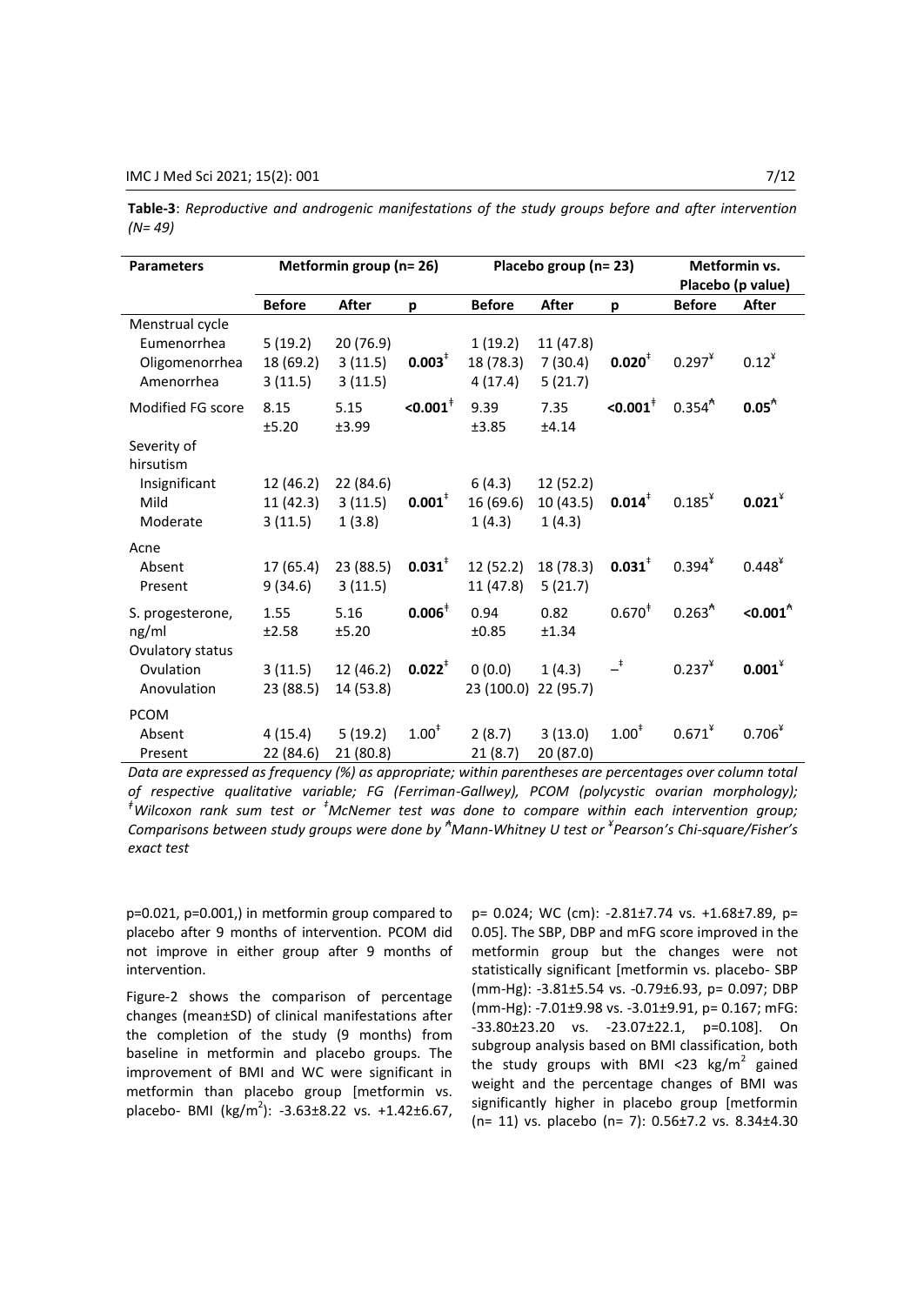| <b>Adverse effects</b> | No. of follow   | <b>Metformin group</b> | Placebo group | P valuet |
|------------------------|-----------------|------------------------|---------------|----------|
|                        | up visit        | (n= 26)                | (n= 23)       |          |
|                        |                 | Number (%)             |               |          |
| Loose motion           | 1 <sup>st</sup> | 17 (65.4)              | 4(17.4)       | 0.001    |
|                        | $2^{nd}$        | 9(34.6)                | 6(26.1)       | 0.552    |
|                        | 3 <sup>rd</sup> | 10(38.5)               | 4 (17.4)      | 0.125    |
|                        | 4 <sup>th</sup> | 4(15.4)                | 1(4.3)        | 0.353    |
| Abdominal pain         | 1 <sup>st</sup> | 12 (46.2)              | 8(34.8)       | 0.562    |
|                        | $2^{nd}$        | 9(34.6)                | 7(30.4)       | 0.771    |
|                        | 3 <sup>rd</sup> | 8(30.8)                | 8(34.8)       | 1.00     |
|                        | 4 <sup>th</sup> | 5(19.2)                | 2(8.7)        | 0.424    |
| Nausea                 | 1 <sup>st</sup> | 11 (42.3)              | 5(21.7)       | 0.143    |
|                        | $2^{nd}$        | 5(19.2)                | 6(26.1)       | 0.734    |
|                        | 3 <sup>rd</sup> | 6(23.1)                | 2(8.7)        | 0.254    |
|                        | 4 <sup>th</sup> | 1(3.8)                 | 3(13.0)       | 0.330    |
| Vomiting               | 1 <sup>st</sup> | 3(11.5)                | 0(0.0)        | 0.237    |
|                        | $2^{nd}$        | 7 (26.9)               | 2(8.7)        | 0.145    |
|                        | 3 <sup>rd</sup> | 3(11.5)                | 1(4.3)        | 0.612    |
|                        | $4^{\text{th}}$ | 3(11.5)                | 1(4.3)        | 0.612    |

|  |  | <b>Table-4</b> : Adverse effects of intervention drugs in the study population ( $N = 49$ ) |
|--|--|---------------------------------------------------------------------------------------------|
|--|--|---------------------------------------------------------------------------------------------|

*† Pearson's Chi-square or Fisher's exact test was done as appropriate*

kg/m<sup>2</sup>, p= 0.021]. On the other hand, both BMI and WC reduced in both study groups with BMI ≥25  $kg/m<sup>2</sup>$  and the percentage changes of reduction [metformin (n= 12) vs. placebo (n= 13): BMI: - 7.77 $\pm$ 8.35 vs. -1.33 $\pm$ 2.44 kg/m<sup>2</sup>, p=0.024; WC: -6.06±7.75 vs. -0.58±5.29 cm, p=0.049] were significantly higher in the metformin group.

Among the gastrointestinal adverse effects, only loose motion occurred significantly at a higher rate in metformin group  $[1<sup>st</sup>$  follow up visit: 65.4% vs. 17.4%, p=0.001] than placebo group. Other adverse effects were similar in rates in both groups. Frequency of loose motion and nausea improved in metformin group and abdominal pain reduced in placebo group with progression of time (Table-4).

# **Discussion**

This randomized placebo controlled double blind study showed the beneficial effects of addition of metformin with lifestyle modifications on reduction of BMI and WC without causing significant sideeffects in patients with PCOS. We observed that metformin with lifestyle modification led to the reduction of BMI. Most of the studies found similar results and few studies also found that metformin reduced insulin resistance even without reducing BMI, in PCOS [22]. Pouliot et al. showed that higher WC is predictive of abnormal endocrine and metabolic function and is associated with increasing risk of cardiovascular disease [28]. In our study, the mean reduction of WC in metformin group was 2.81 cm. Other investigators have also reported reduction of WC, though some reported no changes in WC after treatment with metformin [17,29,30]. We found that metformin, in combination with lifestyle changes, significantly reduced BMI and WC especially in obese patients. A recently published systematic review and metaanalysis of randomized controlled trials (RCTs) showed that metformin significantly reduced WC in PCOS patients [31].

In the present study, there was significant improvement of menstrual irregularity in both metformin and placebo groups. Therefore in the present study, it was not clearly possible to discriminate the impact of metformin on this issue as lifestyle modification was practiced by the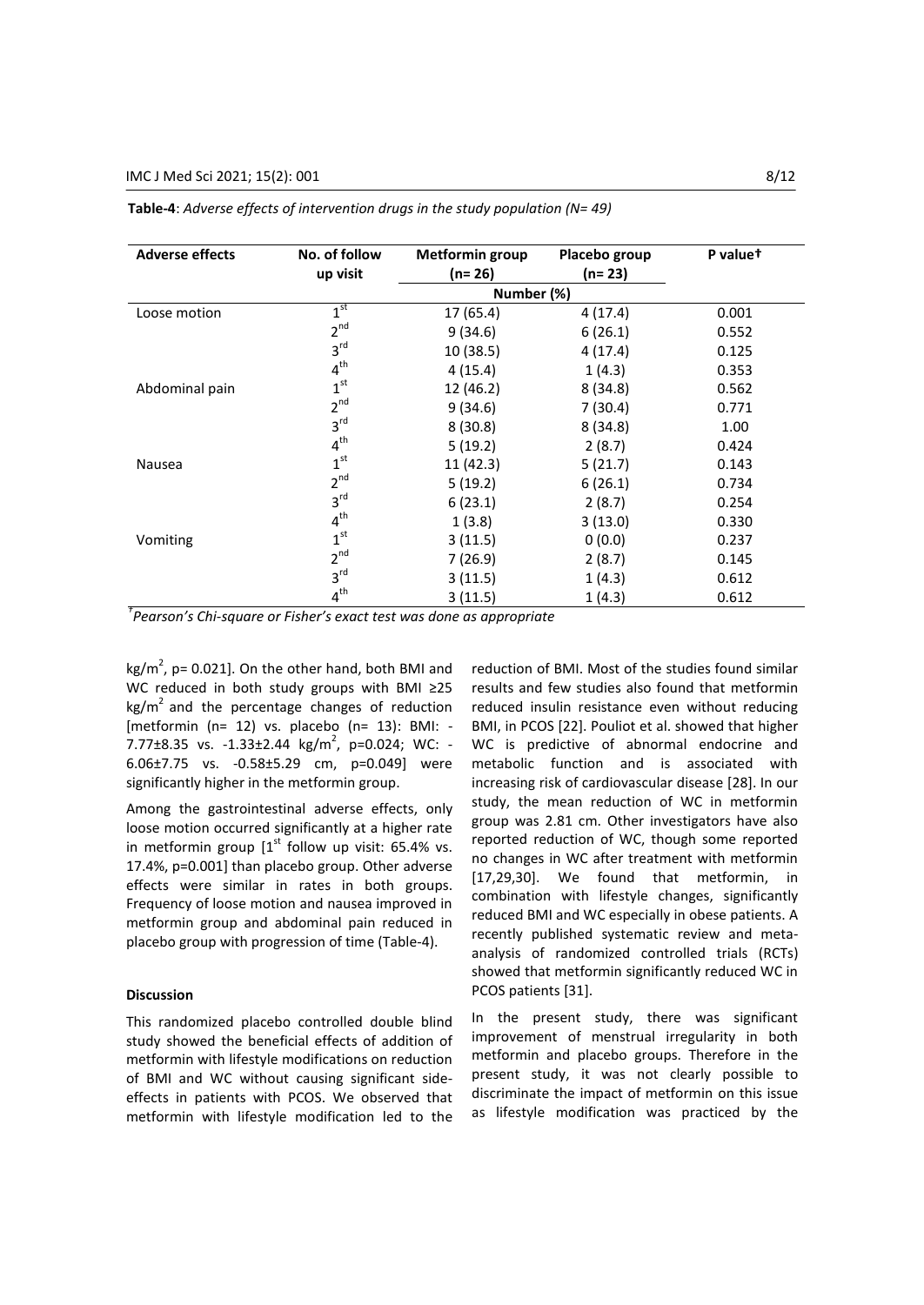participants of both groups. Improvement of menstrual cycle was found in metformin group in several other studies [29,30,32-34]. However, improvement observed in the placebo group indicated the role of lifestyle modification even without significant change in BMI. Some studies found higher regularization of menstrual cycle by modification of lifestyle than metformin alone. However, the combination therapy seemed to be better than the lifestyle therapy alone.

In the present study hirsutism improved in both metformin and placebo groups. However, we observed significantly greater decrease of mFG score in metformin compared to placebo group after 9 months of study period. The results indicated that metformin and lifestyle modification together had better effect on hirsutism rather than either one alone. Contrary to our findings, some studies reported lack of beneficial effect of metformin on hirsutism in PCOS [33,34]. However, those studies observed the effect of metformin on women with high baseline mFG score and for a period of only six months. The effect of metformin on the hair follicles to reduce the state of hirsutism might not be apparent if the treatment duration is below six months as the hair turnover cycle is more than three months. Therefore, it may not be possible to make any inference on the action of metformin in reducing hirsutism unless treatment for adequate period is provided.

As in our cases, improvement of acne in metformin group is also supported by observations of others [32,35]. There was no significant change of polycystic appearance of ovaries in either group after nine months of study period. However, ultrasonogram of ovaries lacked description of status of ovarian follicles.

Four women conceived during the study, three of which were in the placebo group and one in the metformin group. Assessment of impact of metformin on fertility probably requires a longer duration of follow-up. One study found that after six months of metformin therapy, menstrual regularity was achieved in 86% women and 50% were ovulatory at six months [36]. We also found significantly higher rate of ovulation in the metformin group. Costello and Eden, also found similar improvement in obese PCOS patients [37].

There were no serious adverse events in either the metformin or placebo group. However, metformin was associated with more minor gastrointestinal events. But, the adverse events gradually improved over time.

The main strength of this study was its randomized double blind placebo controlled design and its long duration. The study findings also illustrated the importance of life style modification in management of clinical manifestations of PCOS. In conclusion, the present study showed that metformin with lifestyle modifications had considerable favorable impacts on clinical manifestations, particularly in terms of androgenic activity, weight loss, WC, BMI, and menstrual irregularity in PCOS patients. Effect of metformin therapy on fertility of PCOS cases needs longer duration of follow-up.

### **Acknowledgments**

We thank the members of the Department of Endocrinology of BSMMU for their support. We also acknowledge the technical support by the Microbiology, Radiology and Biochemistry departments of BSMMU.

#### **Authors' contributions**

NA, HB and MAH designed the study protocol. NA, TS and AB collected the data; NA, MSM, TS and MAH did the statistical analysis; NA, MSM, AB and HB prepared the manuscript. MAH and HB supervised and coordinated the study and edited the manuscript. All authors read and approved the final manuscript.

#### **Competing interests**

None of the authors have any conflict of interest to declare.

# **Ethics approval and consent to participate and publish**

Prior to commencement, the research protocol was approved by the Institutional Review Board (IRB) of BSMMU (No.BSMMU/2014/05). Informed written consent was taken from all participants to participate in the study and publish the study findings.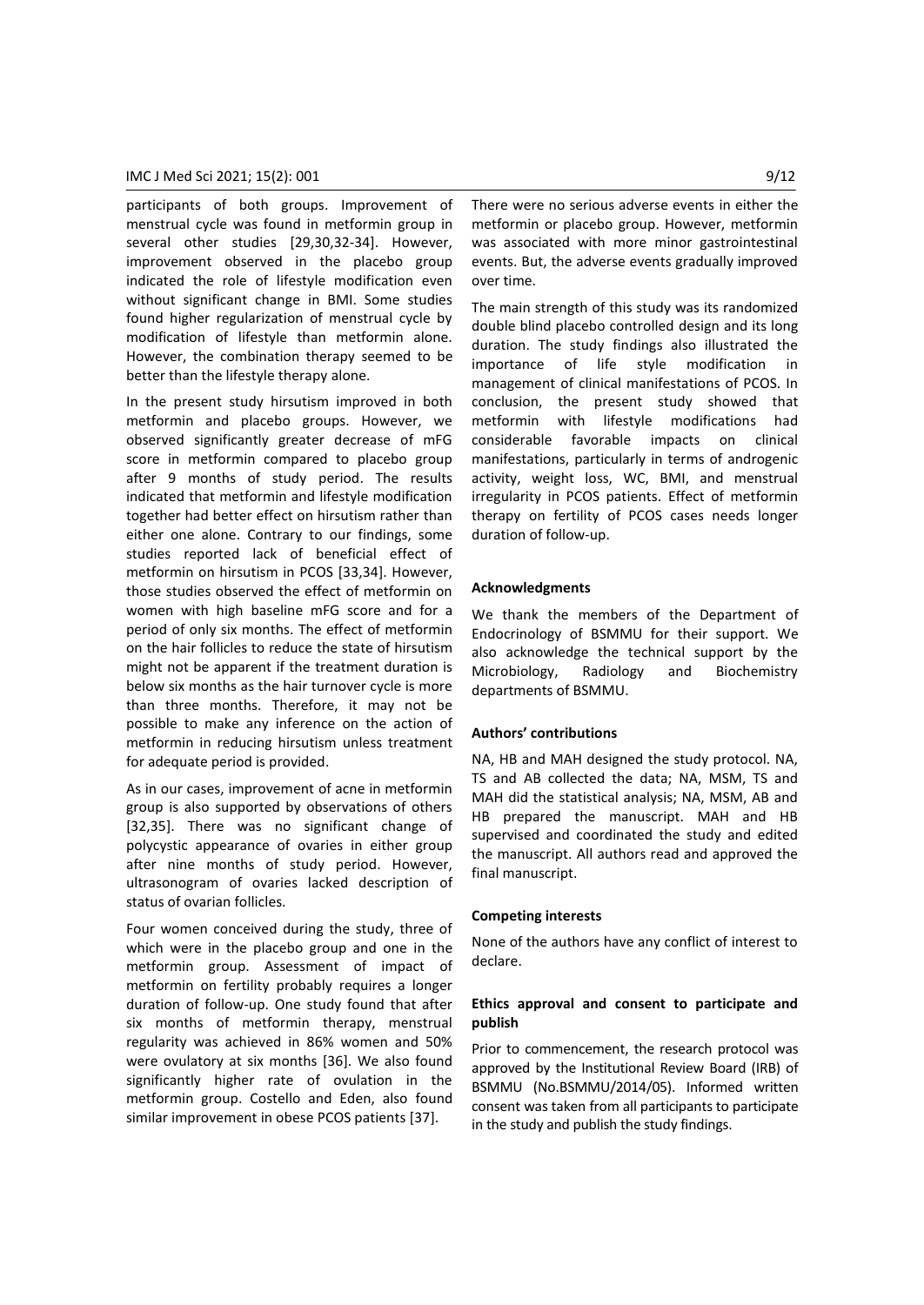#### **Funding**

We obtained a grant from Aristopharma Pharmaceutical Mfg. Ltd of Bangladesh.

# **Reference**

- 1. Knochenhauer ES, Key TJ, Kahsar-Miller M, Waggoner W, Boots LR, Azziz R. Prevalence of the polycystic ovary syndrome in unselected black and white women of the southeastern United States: a prospective study. *J Clin Endocrinol Metab*. 1998; **83**: 3078 – 3082.
- 2. Diamanti-Kandarakis E, Kouli CR, Bergiele AT, Filandra FA, Tsianateli TC, Spina GG, et al. A survey of the polycystic ovary syndrome in the Greek island of Lesbos: hormonal and metabolic profile. *J Clin Endocrinol Metab*. 1999; **84**: 4006 – 4011.
- 3. Michelmore KF, Balen AH, Dunger DB, Vessey MP. Polycystic ovaries and associated clinical and biochemical features in young women. *Clin Endocrinol (Oxf)*. 1999; **51**: 779 –786.
- 4. Asuncion M, Calvo RM, San Millan JL, Sancho J, Avila S, Escobar-Morreale HF. A prospective study of the prevalence of the polycystic ovary syndrome in unselected Caucasian women from Spain. *J Clin Endocrinol Metab*. 2000; **85**: 2434 – 2438.
- 5. Azziz R, Woods KS, Reyna R, Key TJ, Knochenhauer ES, Yildiz BO. The prevalence and features of the polycystic ovary syndrome in an unselected population. *J Clin Endocrinol Metab.* 2004; **89**: 2745– 2749.
- 6. March WA, Moore VM, Willson KJ, Phillips DI, Norman RJ, Davies MJ. The prevalence of polycystic ovary syndrome in a community sample assessed under contrasting diagnostic criteria. *Hum Reprod*. 2010; **25**: 544– 551.
- 7. Moran LJ, Misso ML, Wild RA, Norman RJ. Impaired glucose tolerance, type 2 diabetes and metabolic syndrome in polycystic ovary syndrome: a systematic review and metaanalysis. *Hum Reprod Update*. 2010; **16**: 347– 363.
- 8. Moran C, Tena G, Moran S, Ruiz P, Reyna R, Duque X. Prevalence of polycystic ovary

syndrome and related disorders in Mexican women. *Gynecol Obstet Invest*. 2010; **69**: 274– 280.

- 9. Chen X, Yang D, Mo Y, Li L, Chen Y, Huang Y. Prevalence of polycystic ovary syndrome in unselected women from southern China. *Eur J Obstet Gynecol Reprod Biol*. 2008; **139**: 59– 64.
- 10. Kumarapeli V, Seneviratne Rde A, Wijeyaratne CN, Yapa RM, Dodampahala SH. A simple screening approach for assessing community prevalence and phenotype of polycystic ovary syndrome in a semi-urban population in Sri Lanka. *Am J Epidemiol*. 2008; **168**: 321– 328.
- 11. Yildiz BO, Bozdag G, Yapici Z, Esinler I, Yarali H. Prevalence, phenotype and cardiometabolic risk of polycystic ovary syndrome under different diagnostic criteria. *Hum Reprod*. 2012; **27**(10): 3067-3073.
- 12. Apridonidze T, Essah PA, Iuorno MJ, Nestler JE. Prevalence and characteristics of the metabolic syndrome in women with polycystic ovary syndrome. *J Clin Endocrinol Metab*. 2005; **90**(4): 1929-1935.
- 13. Lashen H. Role of metformin in the management of polycystic ovary syndrome. *Ther Adv Endocrinol Metab*. 2010; **1**(3): 117- 128.
- 14. Ortega-González C, Luna S, Hernández L, Crespo G, Aguayo P, Arteaga-Troncoso G, et al. Responses of serum androgen and insulin resistance to metformin and pioglitazone in obese, insulin-resistant women with polycystic ovary syndrome. *J Clin Endocrinol Metab*. 2005; **90**(3): 1360-1365.
- 15. Amin M, Abdel-Kareem O, Takekida S, Moriyama T, Abd el-Aal G, Maruo T. Minireview: Up-date management of non responder to clomiphene citrate in polycystic ovary syndrome. *Kobe J Med Sci*. 2003; **49**(3): 59-73.
- 16. Nestler JE. Metformin for the treatment of the polycystic ovary syndrome. *N Engl J Med.* 2008; **358**(1): 47-54.
- 17. Velazquez EM, Mendoza S, Hamer T, Sosa F, Glueck CJ. Metformin therapy in polycystic ovary syndrome reduces hyperinsulinemia,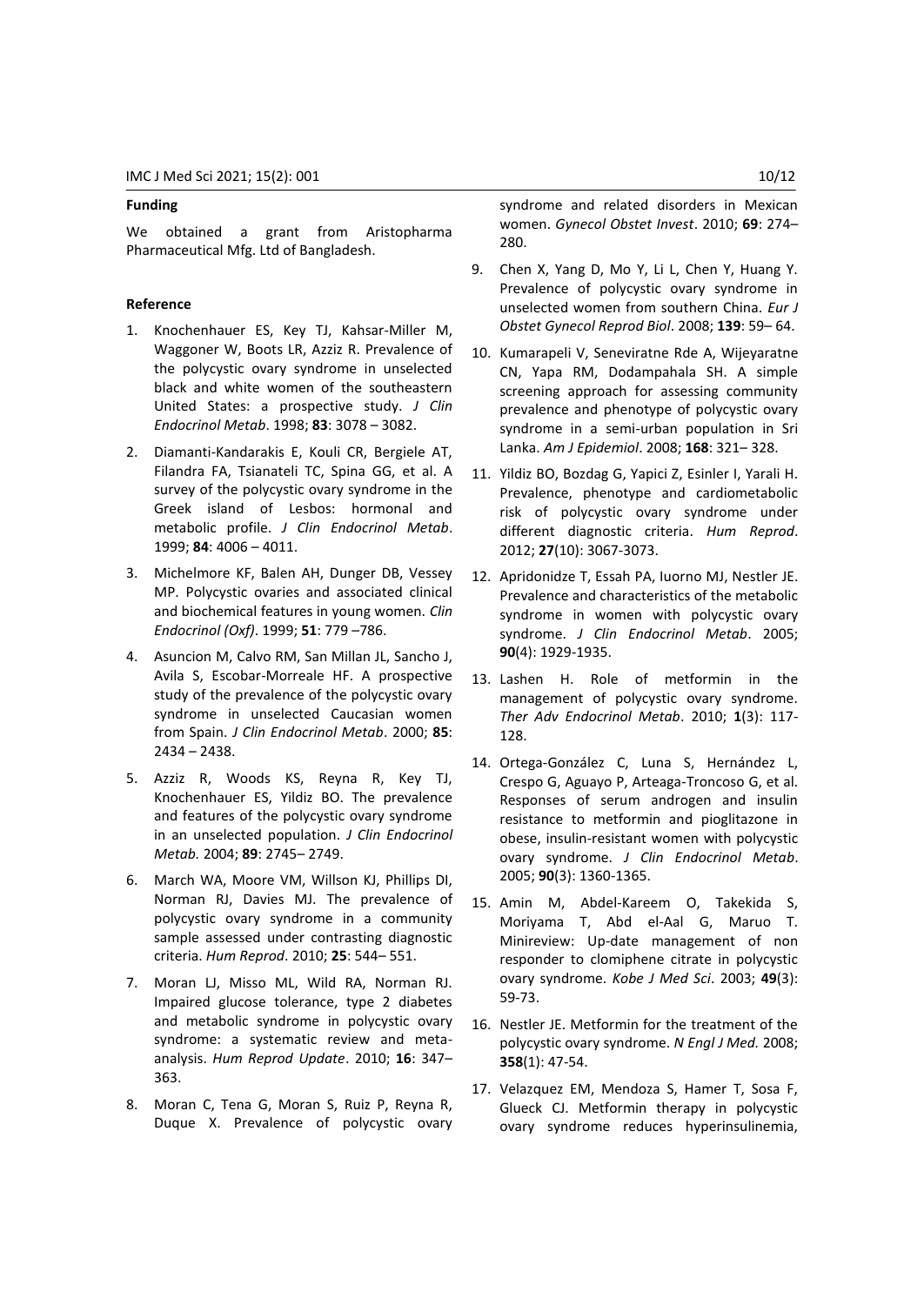insulin resistance, hyperandrogenemia, and systolic blood pressure, while facilitating normal menses and pregnancy. *Metabolism*. 1994; **43**(5): 647-654.

- 18. Hoeger KM, Kochman L, Wixom N, Craig K, Miller RK, Guzick DS. A randomized, 48-week, placebo-controlled trial of intensive lifestyle modification and/or metformin therapy in overweight women with polycystic ovary syndrome: a pilot study. *Fertil Steril*. 2004; **82**(2): 421-429.
- 19. Moran LJ, Hutchison SK, Norman RJ, Teede HJ. Lifestyle changes in women with polycystic ovary syndrome. *Cochrane Database Syst Rev*. 2011; (7): CD007506.
- 20. Naderpoor N, Shorakae S, de Courten B, Misso ML, Moran LJ, Teede HJ. Metformin and lifestyle modification in polycystic ovary syndrome: Systematic review and metaanalysis. *Hum Reprod Update*. 2016; **21**(5): 560-574.
- 21. Rotterdam ESHRE/ASRM-Sponsored PCOS Consensus Workshop Group. Revised 2003 consensus on diagnostic criteria and long-term health risks related to polycystic ovary syndrome. *Fertil Steril*. 2004; **81**(1): 19–25.
- 22. Sharma N, Siriesha, Lugani Y, Kaur A, Ahuja VK. Effect of metformin on insulin levels, blood sugar, and body mass index in polycystic ovarian syndrome cases. *J Family Med Prim Care.* 2019; **8**(8): 2691-2695.
- 23. Panidis D, Tziomalos K, Papadakis E, Vosnakis C, Chatzis P, Katsikis I. Lifestyle intervention and anti-obesity therapies in the polycystic ovary syndrome: Impact on metabolism and fertility. *Endocrine*. 2013; **44**: 583–590.
- 24. World Health Organisation (WHO). The Asia-Pacific perspective : redefining obesity and its treatment. Sydney : Health Communications Australia Pty Ltd. Feb 2000. p. 1- 56. Available at: [https://apps.who.int/iris/handle/10665/206936.](https://apps.who.int/iris/handle/10665/206936)
- 25. Alberti KGMM, Eckel RH, Grundy SM, Zimmet PZ, Cleeman JI, Donato KA, et al. Harmonizing the metabolic syndrome: A joint interim statement of the international diabetes federation task force on epidemiology and

prevention; National heart, lung, and blood institute; American heart association; World heart federation; International. *Circulation*. 2009; **120**(16): 1640-45.

- 26. Escobar-Morreale HF, Carmina E, Dewailly D, Gambineri A, Kelestimur F, Moghetti P, et al. Epidemiology, diagnosis and management of hirsutism: A consensus statement by the androgen excess and polycystic ovary syndrome society. *Hum Reprod Update*. 2012; **18**(2): 146–170.
- 27. Leiva R, Bouchard T, Boehringer H, Abulla S, Ecochard R. Random serum progesterone threshold to confirm ovulation. *Steroids*. 2015; **101**: 125–129.
- 28. Pouliot MC, Després JP, Lemieux S, Moorjani S, Bouchard C, Tremblay A, et al. Waist circumference and abdominal sagittal diameter: best simple anthropometric indexes of abdominal visceral adipose tissue accumulation and related cardiovascular risk in men and women. *Am J Cardiol*. 1994; **73**(7): 460-468.
- 29. Nazari T, Bayat R, Hamedi M. Metformin therapy in girls with polycystic ovary syndrome: a self-controlled clinical trial. *Arch Iran Med*. 2007; **10**(2): 176-181.
- 30. Morin-Papunen LC, Koivunen RM, Ruokonen A, Martikainen HK. Metformin therapy improves the menstrual pattern with minimal endocrine and metabolic effects in women with polycystic ovary syndrome. *Fertil Steril.* 1998; 69(4):691-696.
- 31. Guan Y, Wang D, Bu H, Zhao T, Wang H. The Effect of Metformin on Polycystic Ovary Syndrome in Overweight Women: A Systematic Review and Meta-Analysis of Randomized Controlled Trials. *Int J Endocrinol*. 2020; **2020**: 5150684.
- 32. Kazerooni T, Dehghan-Kooshkghazi M. Effects of metformin therapy on hyperandrogenism in women with polycystic ovarian syndrome. *Gynecol Endocrinol*. 2003; **17**(1): 51-56.
- 33. Kelly CJ, Gordon D. The effect of metformin on hirsutism in polycystic ovary syndrome. *Eur J Endocrinol*. 2002; **147**(2): 217-221.